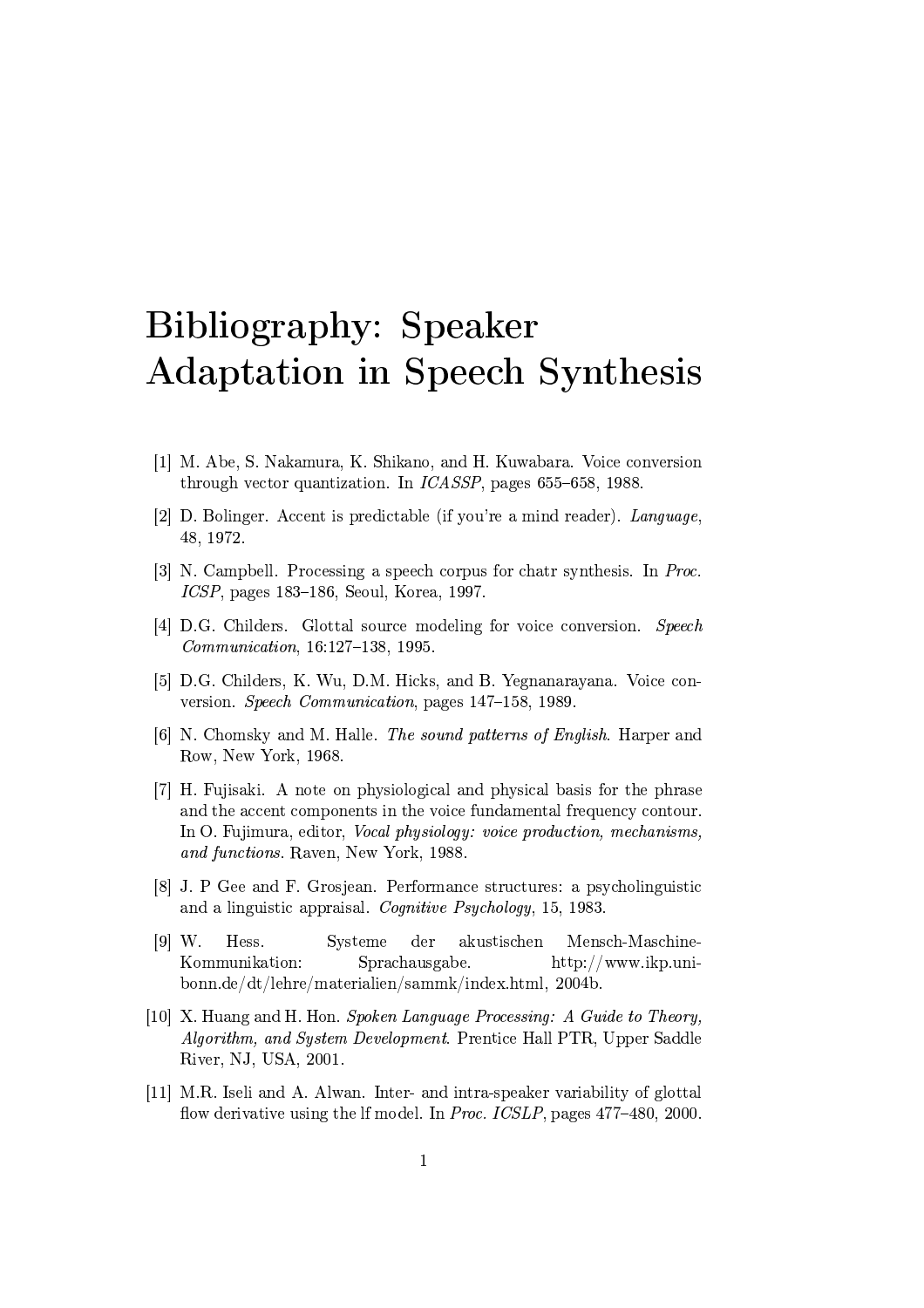- [12] D. Jurafsky and J.H. Martin. Speech and Language Processing, chapter 8. Prentice-Hall, New Jersey, 2nd edition, to appear.
- [13] H. Kuwabara and Y. Sagisaka. Acoustic characteristics of speaker individuality: Control and conversion. Speech Communication, 16:165-173. 1995.
- [14] M. Liberman and A. Prince. On stress and linguistic rhythm. Linguistic *Inquiry*, 8, 1977.
- [15] J.D. Markel and A.H. Gray. *Linear Prediction of Speech.* Springer-Verlag, Berlin, 1976.
- [16] E. Moulines and J. Laroche. Non-parametric techniques for pitch-scale and time-scale modification of speech. Speech Communication, 16:175– 205, 1995.
- [17] B. Möbius. Components of a quantitative model of german intonation. In Proceedings of the 13th International Congress of Phonetic Sciences. volume 2, Stockholm, 1995.
- [18] S. Pan and J. Hirschberg. Modeling local context for pitch accent prediction. In Proceedings of ACL, Hong Kong, 2000.
- [19] H.R. Pfitzinger. Unsupervised speech morphing between utterances of any speakers. In *Proc. SST*, pages  $545-550$ , Sydney, 2004.
- [20] D. Rentzos, S. Vaseghi, E. Turajlic, Q. Yan, and C.-H. Ho. Transformation of speaker characteristics for voice conversion. In Proc. IEEE ASRU, pages 706-711, St. Thomas, US Virgin Islands, 2003.
- [21] J Schroeter. Voice Modification for Applications in Speech Synthesis. In K. Brown, editor, *Encyclopedia of Language and Linguistics*. Elsevier Science, 2nd edition, 2005.
- [22] M. Schröder. Emotional speech synthesis: A review. In Proc. Eurospeech, pages 561–564, Aalborg, Denmark, 2001.
- [23] T. Simon. Manipulation of natural speech signals according to the speech parameters of different speakers. FIPKM 17, IPSK, 1983.
- [24] M. Steedman. Categorial grammar. Lingua, 90:221-258, 1993.
- [25] E. Vallduvi. Information packaging: A survey. Technical Report HCRC/RP-44, 1993.
- [26] K. van Deemter. Towards a blackboard model of accenting. Computer Speech and Language,  $12(3)$ , 1998.